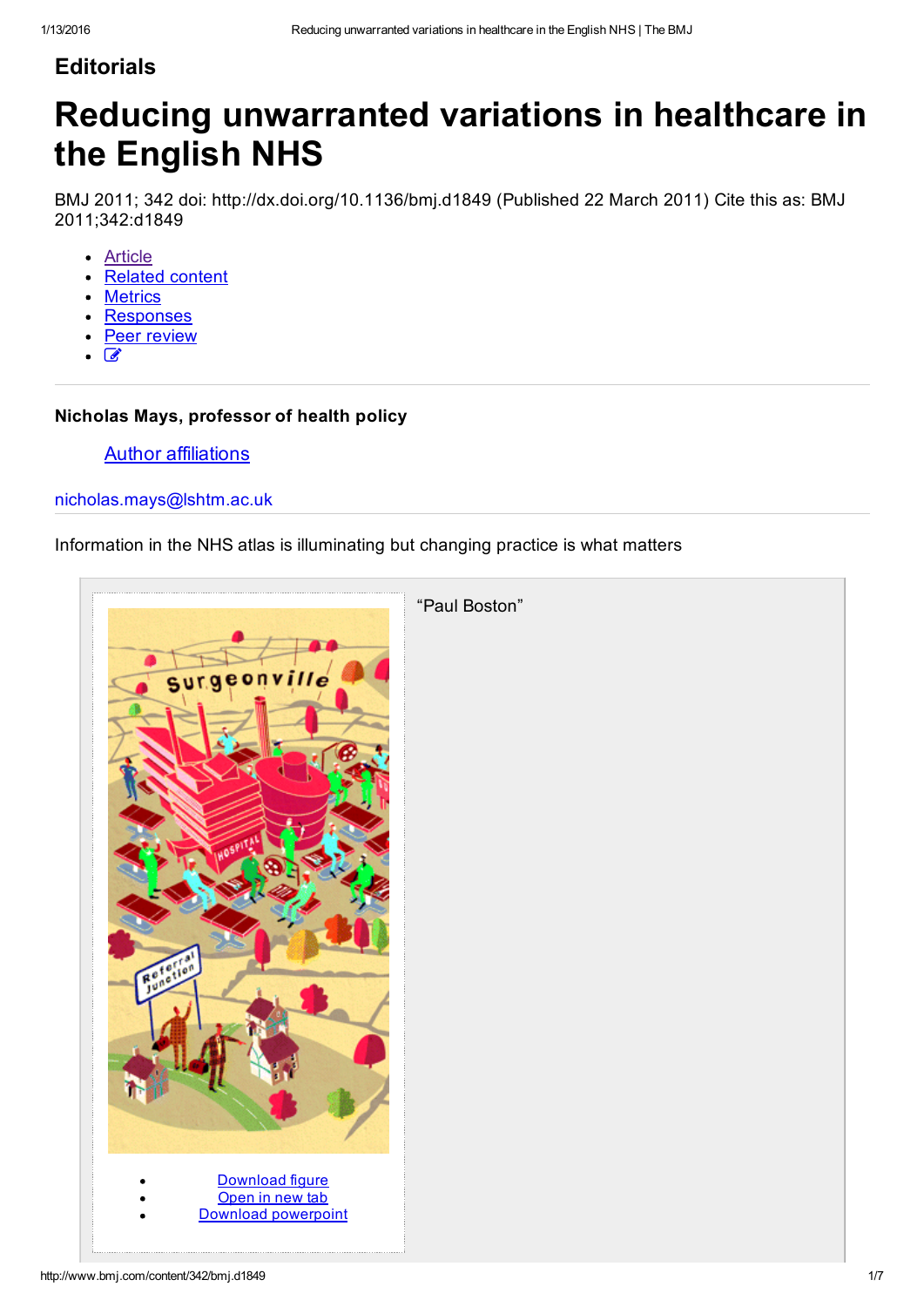Late last year, *The NHS Atlas of Variation in Healthcare* was published by the Department of Health,1 inspired by the American *Dartmouth Atlas of Health Care*.2 In the linked Analysis article (doi:[10.1136/bmj.d1513\)](http://www.bmj.com/lookup/doi/10.1136/bmj.d1513), John Wennberg, the "father" of the Dartmouth atlas, writes approvingly of the NHS atlas.3

For a wide range of selected specialties identified by Department of Health national clinical directors, it documents variations by primary care trust in treatment and investigation rates, care processes, resource use, expenditure, and outcomes. The idea behind the atlas is that publicising these variations and giving commissioners and providers tools to analyse and investigate them will help reduce avoidable differences between areas, thereby improving the effectiveness and efficiency of the English NHS.

Like the Dartmouth atlas, the NHS atlas shows large (typically twofold to fivefold, and often much higher) unexplained variations on many indicators, although the differences between the top and the bottom are generally not as stark as in the United States. A commentary by Gert Westert and Marjan Faber (doi:[10.1136/bmj.d1429\)](http://www.bmj.com/lookup/doi/10.1136/bmj.d1429) shows a similar pattern of unwarranted (unrelated to patients' needs or preferences) variation in the Netherlands, which until recently, like England, had a largely planned healthcare system with much more modest variation in healthcare supply than in the US.4 However, questions about such exercises remain.

Firstly, how should variations be interpreted? Using research on variations in outcome in relation to variations in inputs and processes of care, Wennberg concludes that, at least in the US, regions and hospitals with high rates of treatment or surgery produce no better results in terms of survival than low rate regions and hospitals. For England, he is more cautious given its historically lower overall level of spending and real resources, but he says that better integration between primary and secondary care would result in similar savings to those predicted for the US.

Secondly, how does the documentation of variations help with their solutions, given that these variations are well known? Wennberg suggests that researchers and clinicians on both sides of the Atlantic need to study and experiment with chronic care to develop better clinical pathways and link primary and secondary care into organised systems. Although this approach may be sensible it is not clear how it is justified from the analyses in the NHS atlas. Many of the variations documented (such as proportion of people with diabetes receiving nine approved care processes or proportion of patients admitted to hospital after a stroke spending 90% of their time on a stroke unit) relate to decisions taken by primary or secondary care clinicians alone and not to a lack of coordination.

<span id="page-1-0"></span>Thirdly, why are variations so deeply embedded? Wennberg states that research on practice variation over many decades has established the value of performance monitoring and feedback in promoting change in clinical practice. This may be true but its impact has been modest. Perhaps it will make a difference that the evidence on unwarranted variations has been unified and published at national level under the auspices of the NHS in this atlas, rather than in separate publications and analyses spread across different clinical specialties. However, the crucial point will be how the atlas is used. As clinically led organisations, the new general practitioner commissioning consortiums planned as part of the current NHS reforms may be better placed than primary care trusts to identify and reduce unwarranted variations.5 Consortiums may have more incentive to keep within their tight budgets because they can invest savings in services provided by their constituent general practices. But whether this will play out in practice remains to be seen.